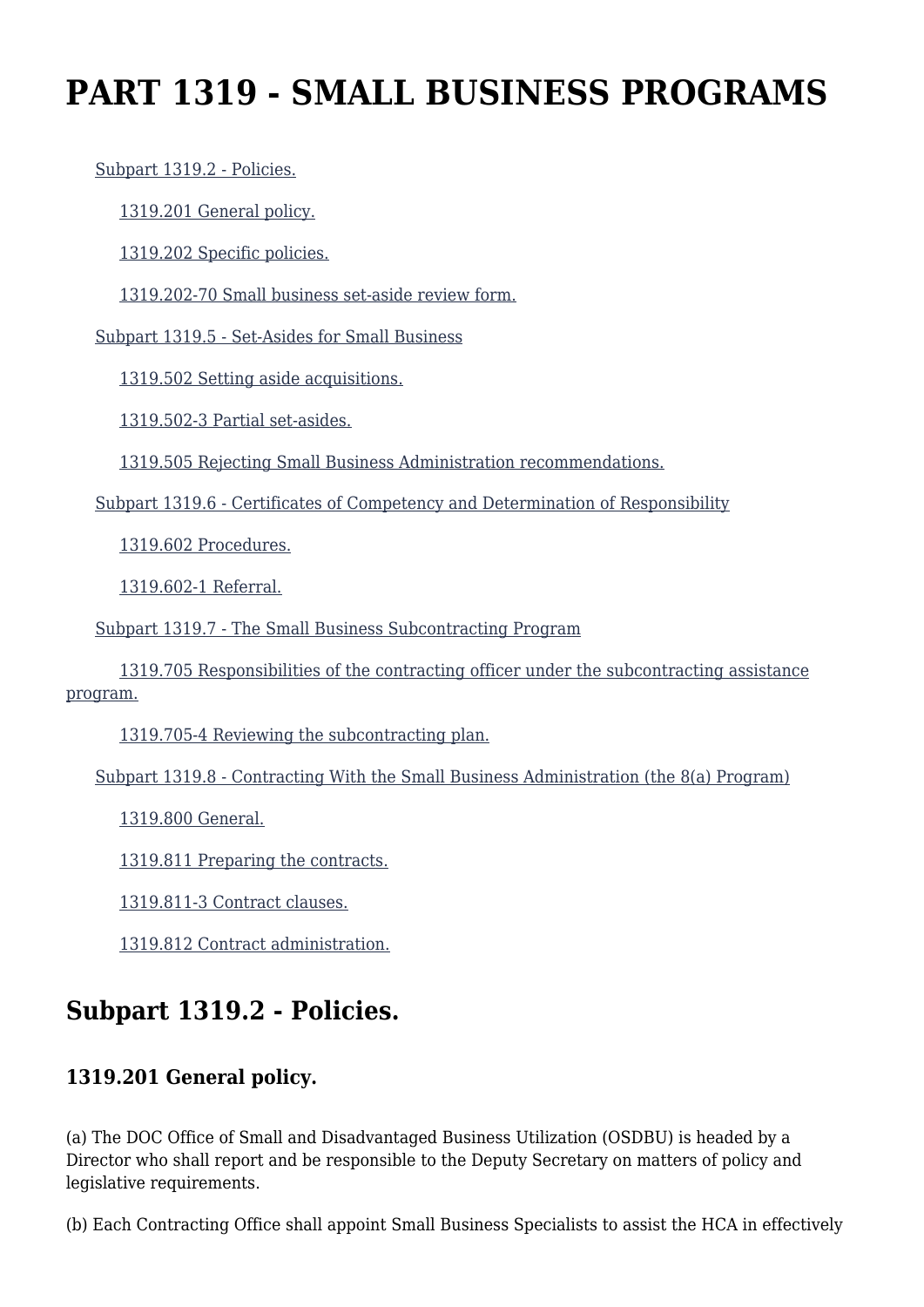implementing the small business programs, including achieving program goals.

#### **1319.202 Specific policies.**

Procurement actions valued above \$100,000 will be reviewed by the Director, OSDBU, or designee for the purpose of making recommendations for solicitation/award under FAR Part 19.

#### **1319.202-70 Small business set-aside review form.**

Form CD 570, Small Business Set-Aside Review, shall be submitted for approval to the Operating Unit Counsel Small Business Specialist, and forwarded to the OSDBU for approval. If applicable, the Form CD 570 will be submitted to the SBA Procurement Center Representative (PCR) for review. The Form CD 570 is required for:

(a) Procurement actions valued above \$100,000;

(b) Modifications to existing contracts that add new work valued over \$550,000 or that increase the total contract cost to over \$550,000;

(c) Consolidation of two or more procurement requirements for goods and services.

### **Subpart 1319.5 - Set-Asides for Small Business**

#### **1319.502 Setting aside acquisitions.**

#### **1319.502-3 Partial set-asides.**

A partial set-aside shall not be made if there is a reasonable expectation that only two capable concerns (one large and one small) will respond with offers unless the set-aside is authorized by the designee set forth in CAM 1301.70.

#### **1319.505 Rejecting Small Business Administration recommendations.**

(a) The designee authorized to render a decision on the Small Business Administration's appeal of the contracting officer's decision is set forth in CAM 1301.70.

(b) In response to SBA's appeal to the agency head, the designee authorized in CAM 1301.70 shall forward justification for their decision to the agency head.

(c) The designee authorized in CAM 1301.70 shall reply to the SBA within 30 working days after receiving the appeal. The decision of the designee shall be final.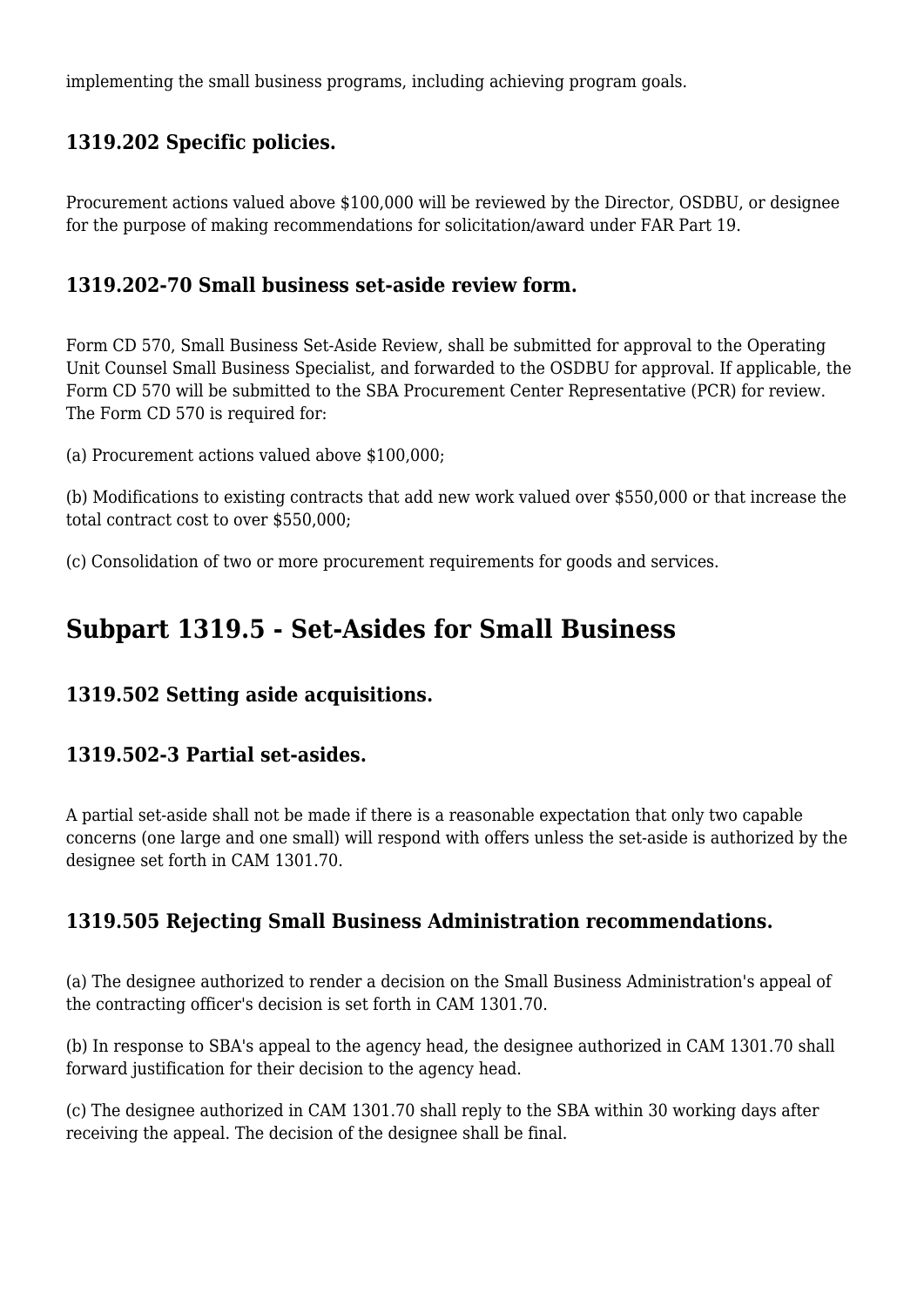## **Subpart 1319.6 - Certificates of Competency and Determination of Responsibility**

#### **1319.602 Procedures.**

#### **1319.602-1 Referral.**

When the contracting officer determines that the successful small business offeror lacks certain elements of responsibility, the contracting officer will withhold award and refer the matter to the cognizant Small Business Administration Government Contracting Area Office. A copy of the referral shall be provided to the Director of the OSDBU.

# **Subpart 1319.7 - The Small Business Subcontracting Program**

#### **1319.705 Responsibilities of the contracting officer under the subcontracting assistance program.**

#### **1319.705-4 Reviewing the subcontracting plan.**

The prime contractor's proposed subcontracting plan shall be reviewed by the contracting officer for adequacy, ensuring that the required information, goals, and assurances are included. The contracting officer may obtain advice and recommendations from the SBA procurement center representative, the contracting activity's small business specialist and the DOC OSDBU. The CO shall give the reviewers sufficient time and information to review the plan and ask questions.

## **Subpart 1319.8 - Contracting With the Small Business Administration (the 8(a) Program)**

#### **1319.800 General.**

(a) By Partnership Agreement between the Small Business Administration (SBA) and the Department of Commerce, the SBA delegated authority to the Senior Procurement Executive to enter into 8(a) prime contracts and purchase orders. To implement this authority, the Senior Procurement Executive has authorized a class FAR deviation to applicable portions of FAR Subpart 19.8 and FAR Part 52. Under the class deviation, the authority to enter into 8(a) prime contracts and purchase orders is re-delegated to contracting officers.

(b) When awarding 8(a) contracts and purchase orders, contracting officers shall operate in accordance with the terms of the Partnership Agreement and take full advantage of the streamlined procedures in the agreement. Contracting officers shall review the responsibilities and procedures